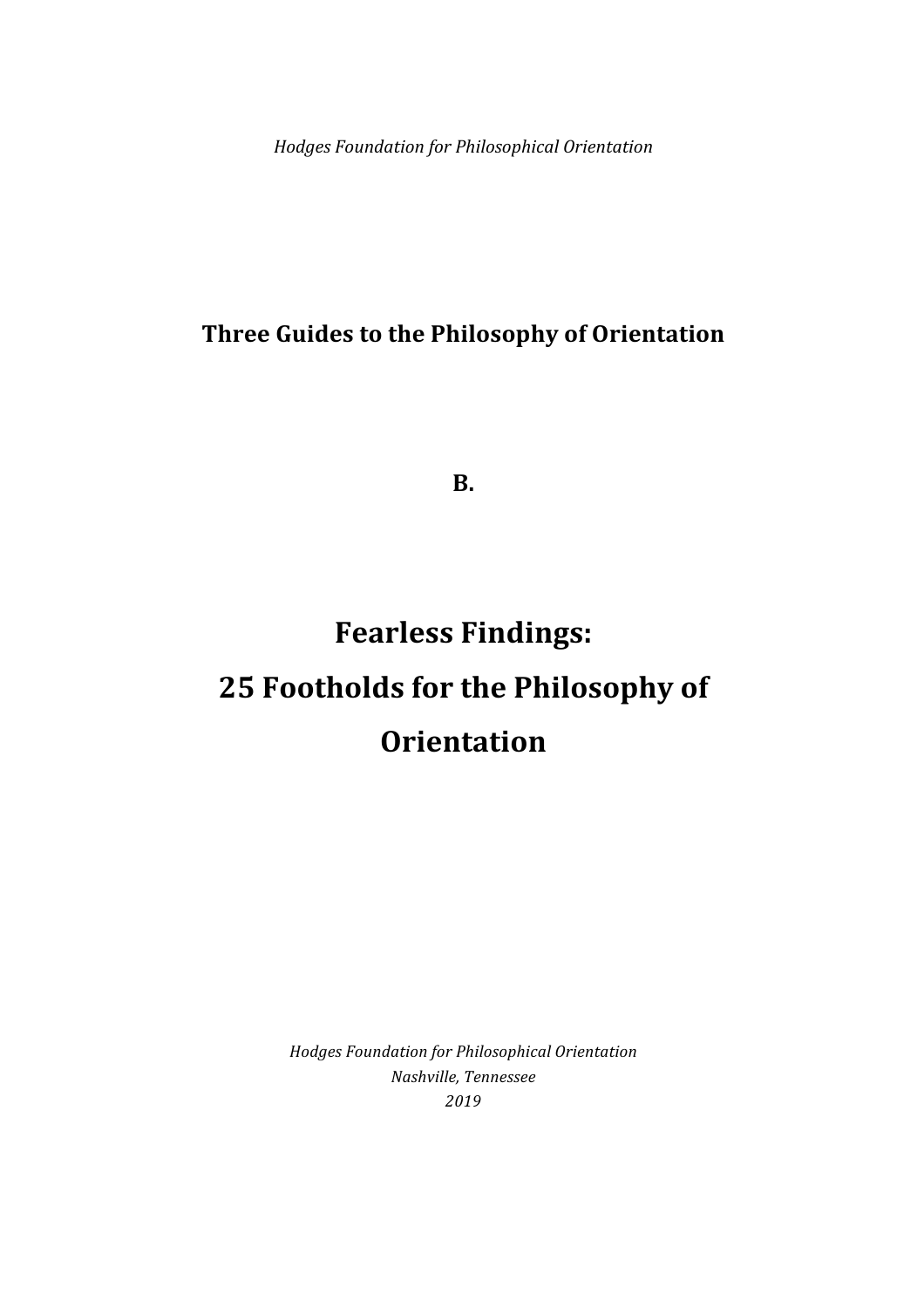## **I A Realistic Philosophy for Our Current Time**

#### **1 The Aim**

Contrary to the usual, the philosophy of orientation does not uncover any abysses, raise any moral claims, design any utopias, pursue any politics, give any advice, or offer any self-help philosophy nor does it constrain philosophy to merely making terms more precise. It responds to the problems of the ever-increasing complexity, confusion, unsurveyability, and uncertainty of our current world: it soberly and calmly describes how we successfully orient ourselves in this world under these conditions. Like never before, it philosophically focuses on orientation itself, which is now spoken of everywhere.

The philosophy of orientation is a realistic philosophy for our current time. It helps us navigate through our bewildering world.

#### **2 Orientation as the Origin and Unity of Cognition and Action**

Human orientation precedes cognition and action, i.e. the issues of theoretical and practical philosophy. To be capable of recognizing and acting, one must already be oriented. In one's orientation, cognition and action cannot be separated. Both emerge from it.

The philosophy of orientation proceeds from a new beginning and a new *unity of philosophy.*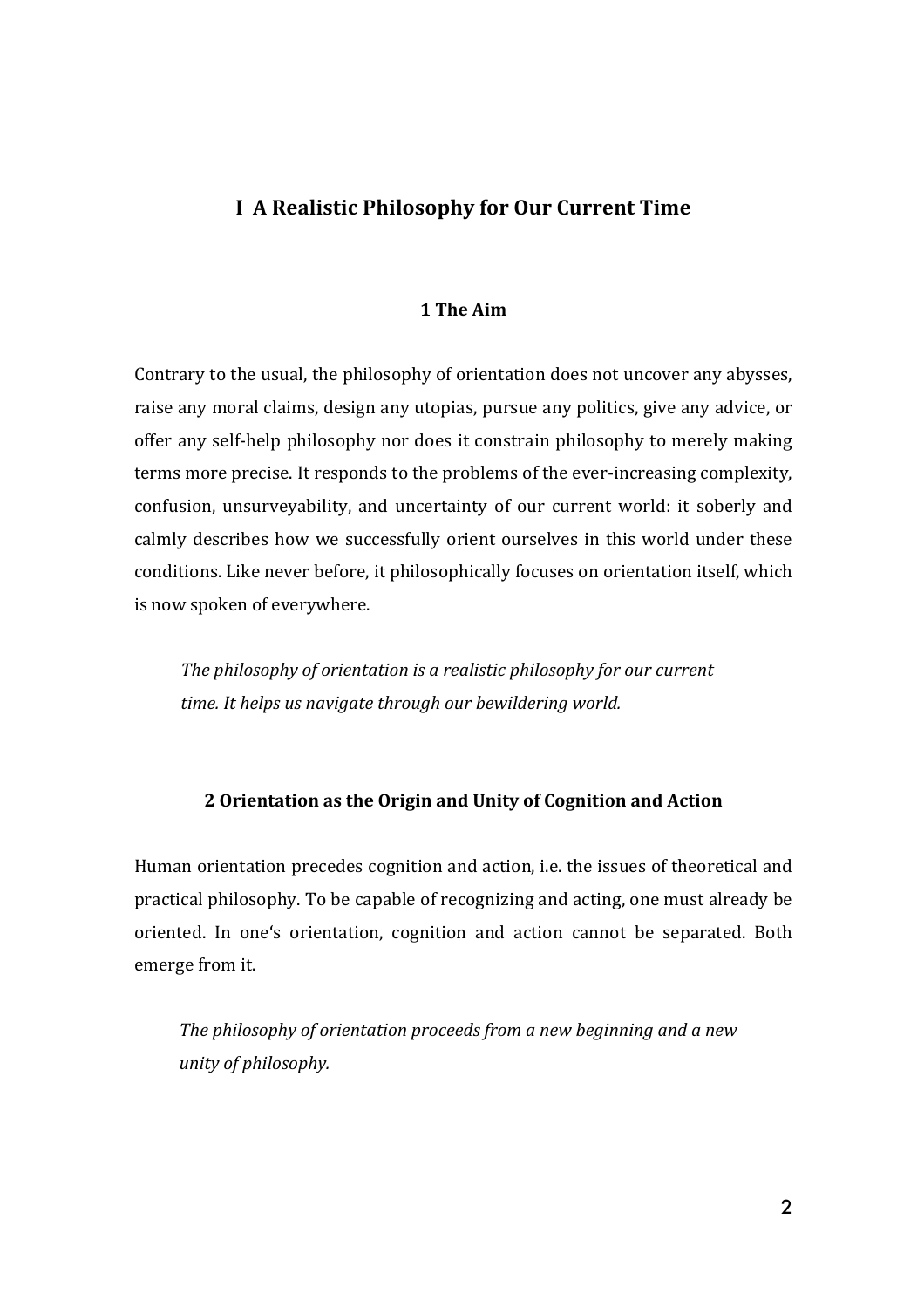#### **3 The Temporary Unity of a Process**

Our orientation is a comprehensive unity, which includes a multitude of processes running in flexible structures. Our orientation processes are bound to standpoints within horizons. Our standpoints and horizons leave room for perspectives to change. Thus our orientation can keep up with the times. It neither presupposes nor arrives at anything firm in itself. Its processes are processes of decisionmaking on ever-new alternatives in ever-new situations.

The philosophy of orientation investigates the structures of human *orientation processes.*

#### **4 A Revaluation of Nihilism and Relativism**

The assumption that there is ultimately nothing firm in our orientation is often, in philosophy, considered as "nihilism"; that all cognition and action is bound to standpoints, horizons, and perspectives, as "relativism." Most contemporary philosophers are afraid of both. The philosophy of orientation takes away the fear by revaluating them. This is supported by the mere concept of orientation, which, in our times, is used positively everywhere. Our orientation succeeds under the conditions of so-called nihilism and relativism.

The philosophy of orientation is the positive response to the dreaded *nihilism and relativism.*

#### **5 A New Unity of Philosophies**

Today's philosophies, for their part, resolutely take standpoints or positions (such as realism or anti-realism, utilitarianism or deontology), or they are ascribed to them. Philosophies argue within each their framework, simultaneously respecting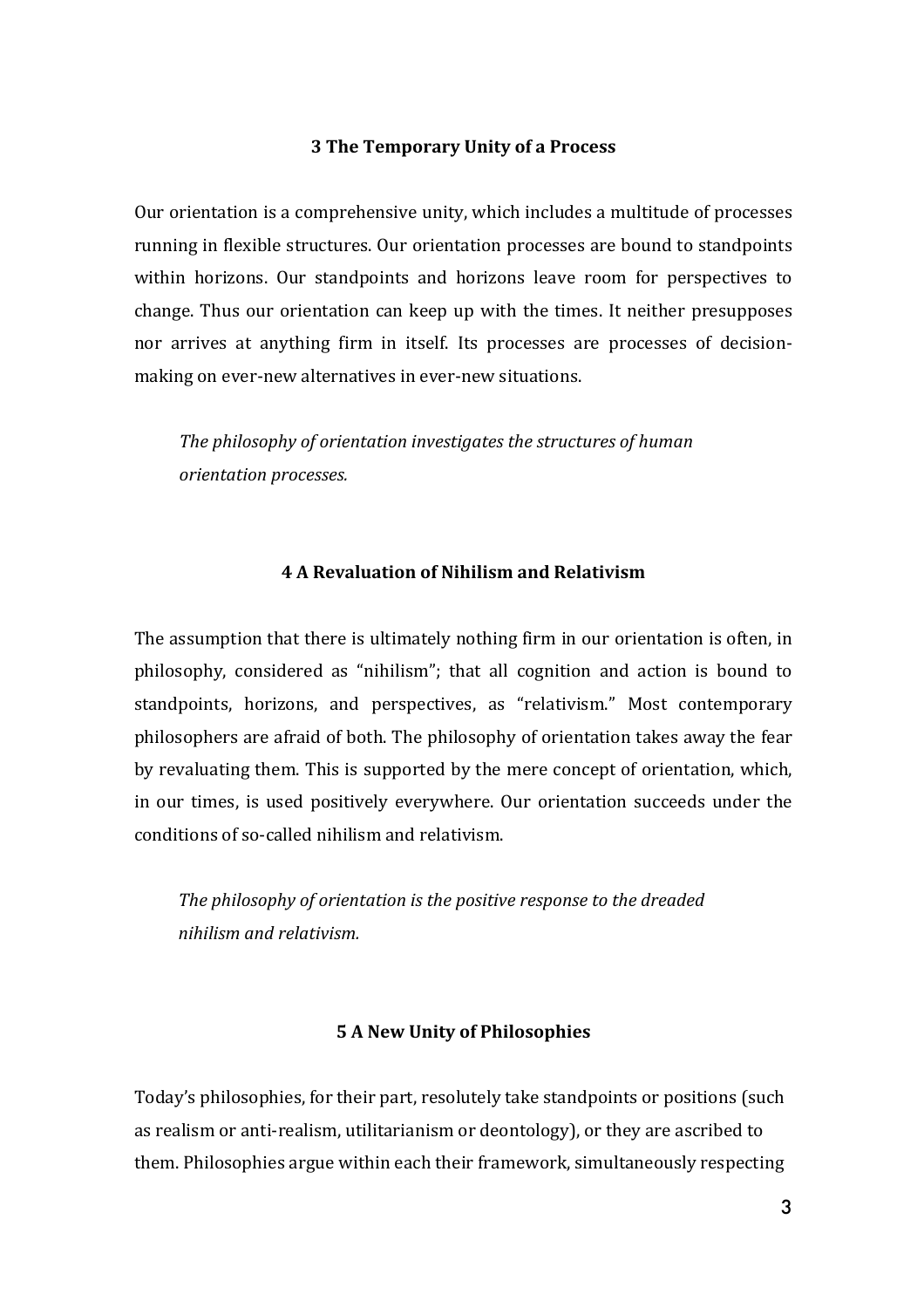and denying each other's positions. The philosophy of orientation, however, clarifies how such philosophical positions are possible at all and how they can coexist.

The philosophy of orientation goes behind the diversity of philosophies. It thereby enables a new unity of philosophy.

## **II The General Structure of Orientation**

#### **6 The Situation of Orientation**

One orients oneself *about* situations *in* situations. One's own situation of action is, in principle, a situation of orientation in the midst of the world as a whole. Everything that happens in the world may matter; the circumstances of a situation can never be fully explored. Moreover, they are relentlessly changing. Therefore, they always remain to a certain extent unsurveyable and uncertain. However, their relentless change requires cognition and action; it generates time pressure. Orientation is the achievement of finding one's way in a situation under uncertainty and time pressure in order to make out opportunities for action to master the situation.

The philosophy of orientation is about opening up the world under the *pressure to act. In this respect, it is pragmatic.* 

#### **7 The Temporality of Orientation Structures**

The structures of an orientation or of orientations can change over time. In today's time, they are becoming more and more complex in many respects. Philosophy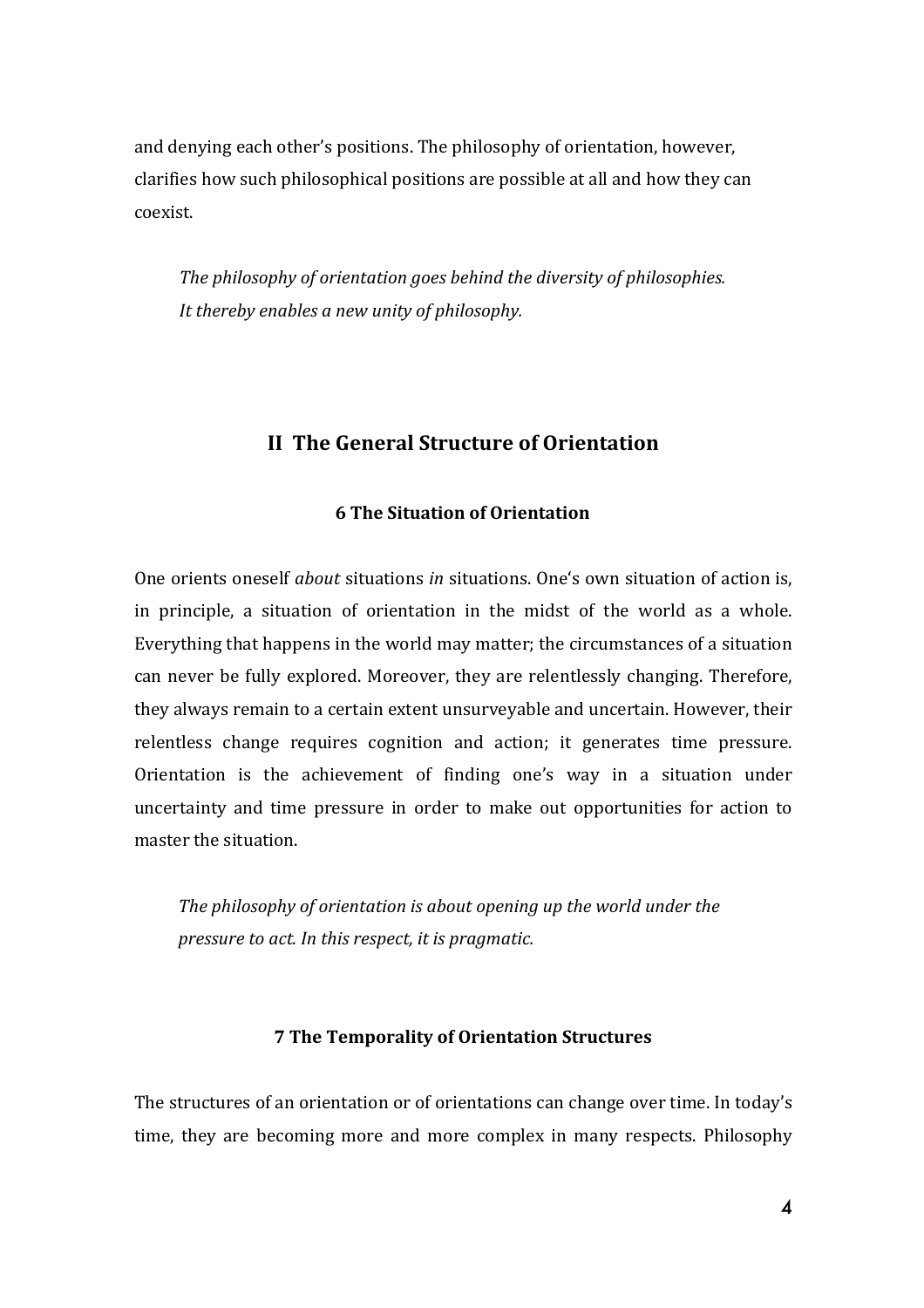must respond to the increasing complexity of the conditions of orientation and to their accelerating transformations.

The philosophy of orientation uses dynamic concepts; it subjects its own *concepts to time as well. In this respect, it is temporal.* 

#### **8 Orientation as an Art of World Abbreviation**

In situations of orientation, isolated and permanent objects are not already given, as traditional theories of truth and cognition presuppose. One of our orientation strategies is to mark off and isolate surveyable objects from unsurveyable contexts: we reduce the confusing complexity of situations of orientation to surveyable formats. Human orientation abbreviates the world. We orient ourselves by means of shortcuts.

*The philosophy of orientation understands human orientation as an art of* abbreviating the world. In doing so, it always keeps in sight the world as a *whole that is abbreviated. In this respect, it is holistic.* 

#### **9 The Hold of Orientations to Footholds**

At first, the situations of orientation are abbreviated to clues relevant for an orientation. Clues leave room for more clues. Our human orientation adheres to them only provisionally; it does not commit itself to them immediately. This means: it orients itself "to" them. We look around for additional clues or leads that fit to the former ones until some appear together as sufficiently sustainable footholds. They then form patterns that make sense for the respective orientation – we say: an orientation can "make something of them." In this way, each orientation establishes its own hold. We can hardly observe this initial orientation process; we usually see only the results. All so-called facts, even in court or in the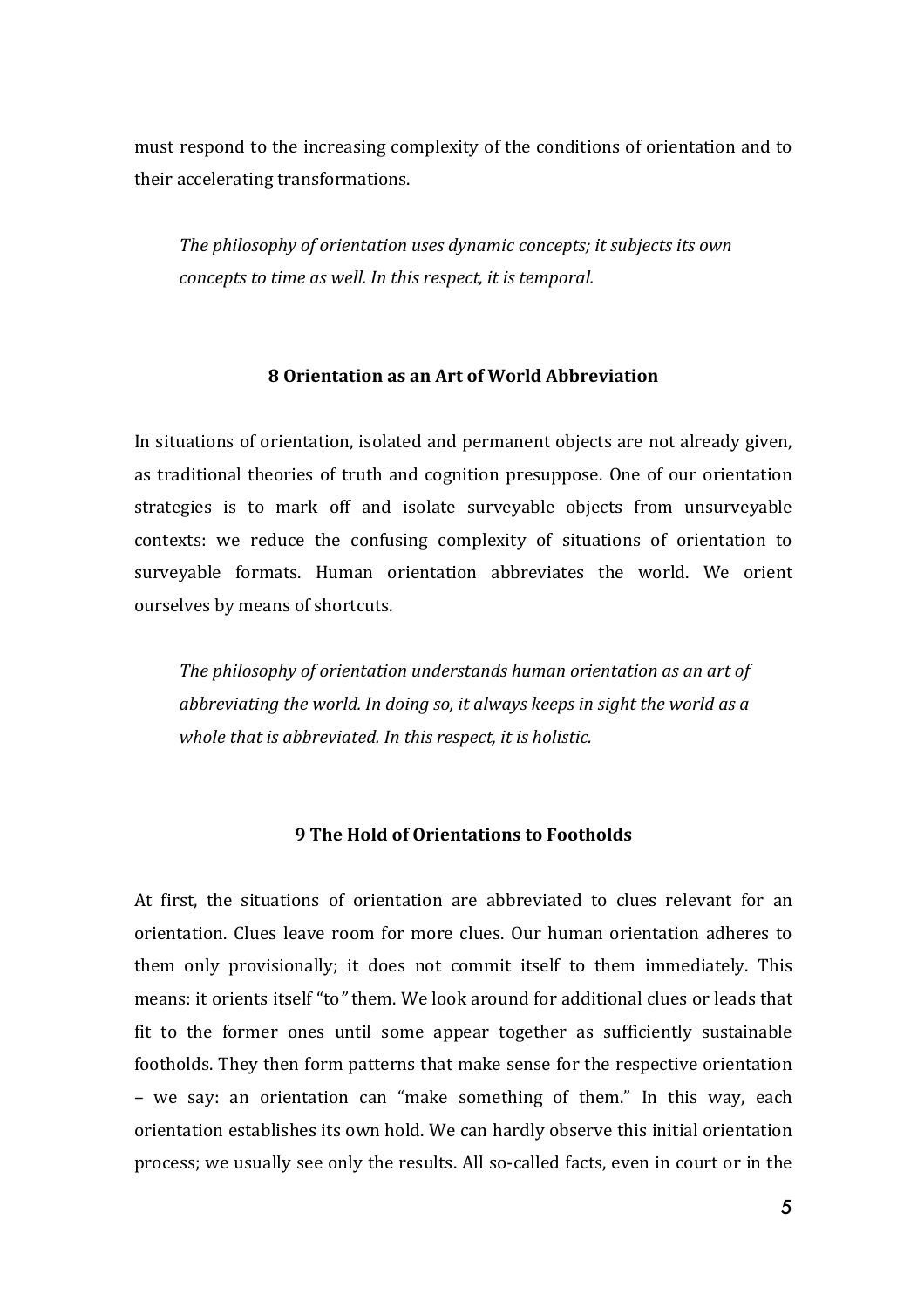sciences, are initially based on such clues and patterns of evidence. However, with each additional clue, lead, or foothold, the patterns can take on a new meaning.

The philosophy of orientation conceives of all reality as a result of *connecting clues, leads, and footholds. This is confirmed by recent brain research.*

#### **10 Orientation Decisions under the Condition of Uncertainty**

Which footholds an orientation relies on depends on the needs and interests, according to which it explores the situation. Other perspectives are possible which we do not, given a certain time pressure, take into account. Thus, an orientation always selects its footholds under the condition of uncertainty; it continually makes orientation decisions at its own risk. It is therefore all the more anxious to reduce the risks and reassure itself in every way about whether its footholds are sustainable.

The philosophy of orientation faces the risks of uncertainty management *in all cognition and action.*

# **11 Calmness and Unsettlement (Beruhigung und Beunruhigung) as Primary Distinction**

The uncertainty management is therefore not primarily about truth and falsity, the basic distinction of cognition theories, but rather about the unsettling you feel when you think there may be relevant footholds you have overlooked. Once your orientation decisions lead to successful actions, a reassuring calmness sets in. Here truth is something calming or appeasing, falsity something worrying or unsettling.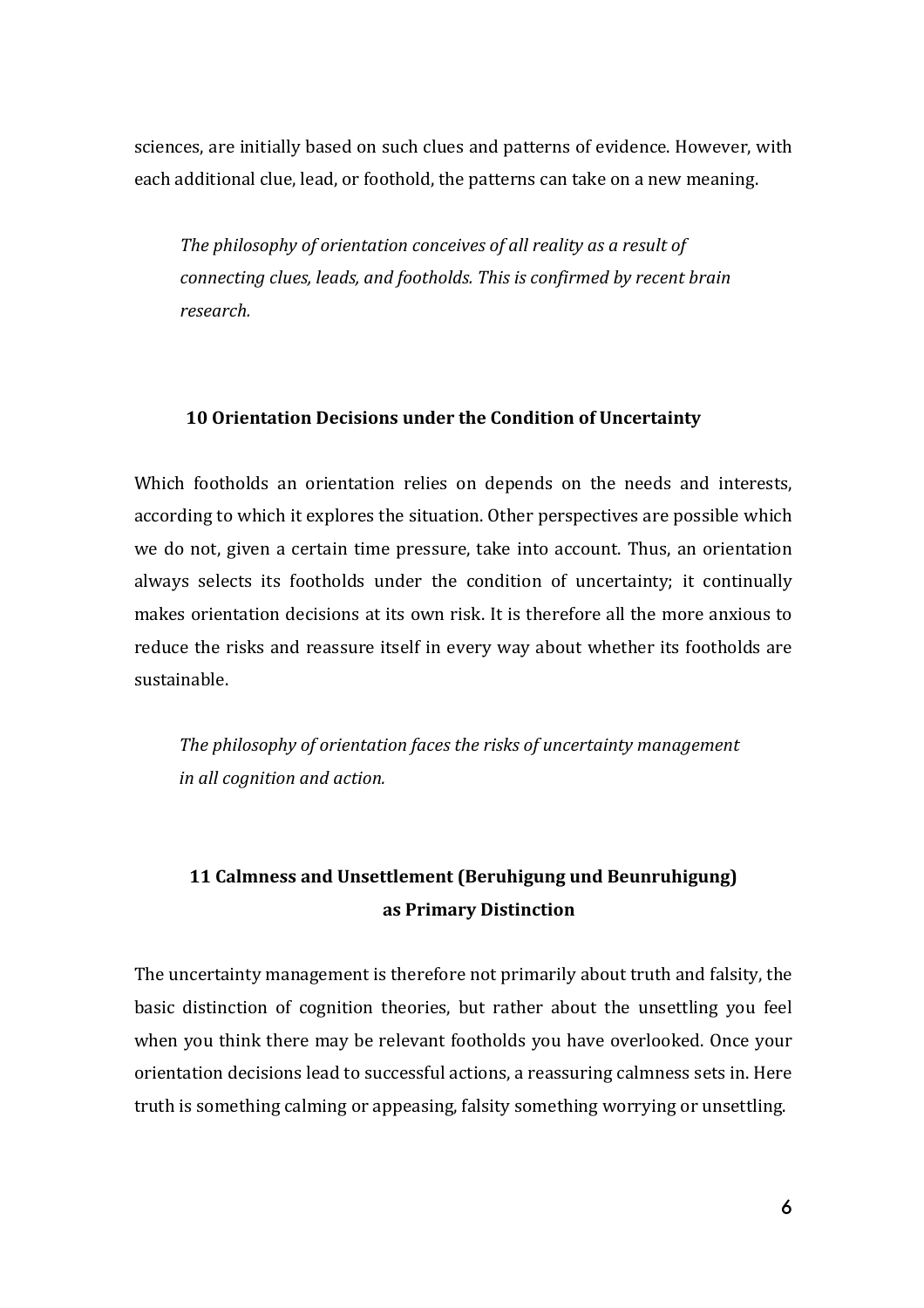The philosophy of orientation places before the distinction of truth and *falsity the distinction of calmness or reassurance and concern or unsettlement.*

#### **12 Things, Signs, Concepts, and Terms as Fluctuances**

Signs connect to footholds and patterns of footholds; their meanings can be defined by concepts or terms. Signs and terms are additional means of an orientation's art of abbreviation. Signs can again be abbreviated by means of signs and likewise terms by means of terms. In this way, signs and terms can increasingly detach an orientation from its respective situations and expand its horizons. Nevertheless, the use of signs and terms as well as their meanings in a situation are still bound to standpoints. To be applicable in different situations, signs and terms must also leave room for different uses. As a result, their meanings can shift over a shorter or longer period of time. We call things, signs and terms that shift their meaning over time fluctuances. The meaning of signs may be withdrawn from shifts by scientifically defining their use, but, as the history of science shows, this is again only for a certain period of time.

The philosophy of orientation includes a philosophy of signs and of their *meanings' fluctuances.*

#### **13 The Confidence in Routines**

Human orientation, which keeps up with the times and does not rely on anything stable either in or beyond itself, stabilizes itself above all by means of routines. Routines develop through the repetition of processes. When processes change significantly, new routines emerge, and when new routines emerge repeatedly, routines in changing routines arise. Closely intertwined routines form special orientation worlds (such as family, work, or politics), among which one can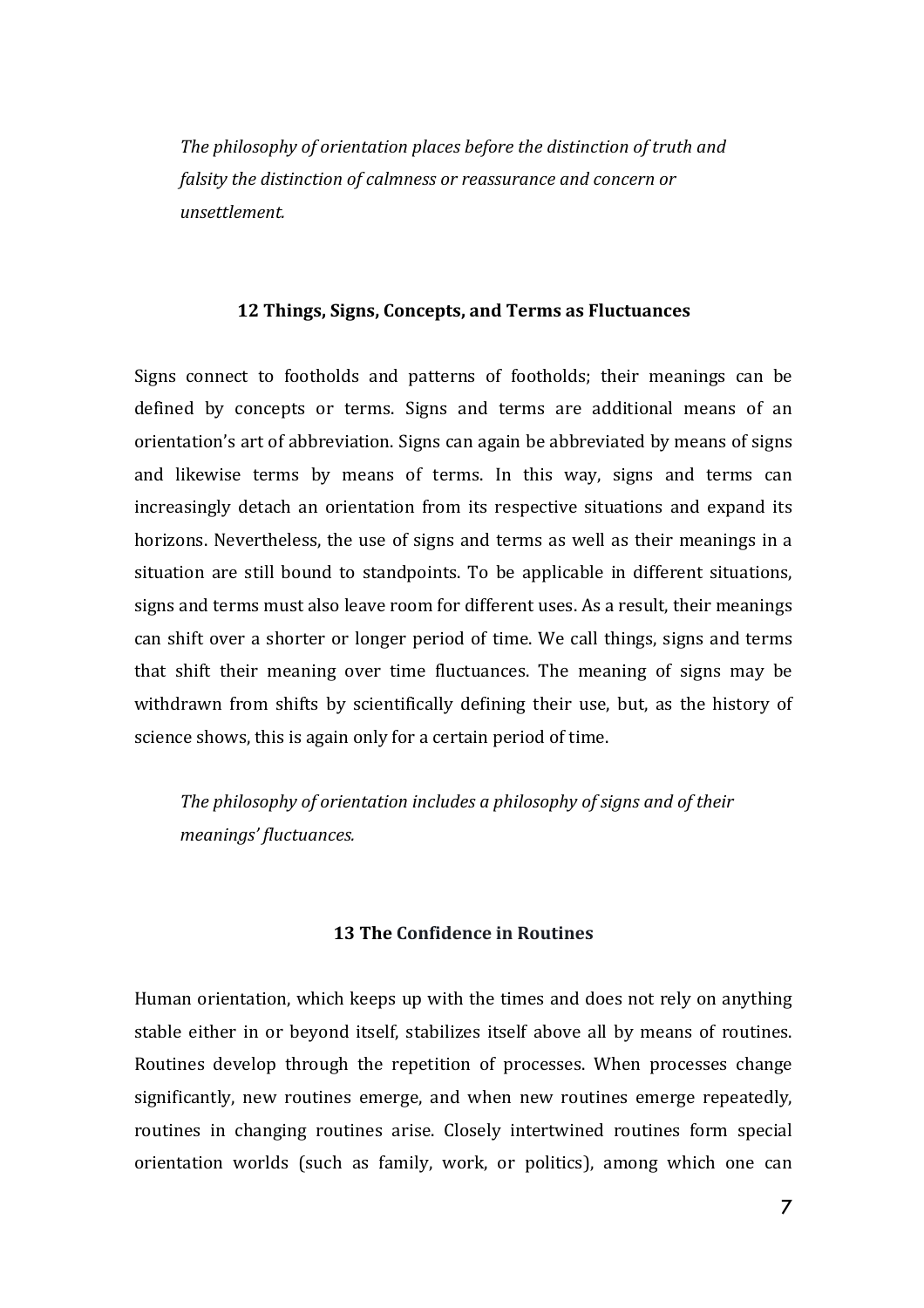routinely switch again. When the routines break down in one orientation world (e.g. your family falls apart, you lose your job, or the style of politics changes abruptly), then the routines of other orientation worlds usually save you from disorientations, such as anxiety, despair, or depression. Routines give you confidence that your orientation will work in the future as well.

The philosophy of orientation provides trust in orientation itself. The *routines that develop in it on their own give an orientation its strongest support and its greatest hold.* 

#### **14 The Recursive Self-Referentiality of Orientation**

Just as there are no isolated objects given to our orientation, there is no isolated subject either. Our orientation always operates as a whole: the subject of orientation is orientation itself. It is self-referential like the so-called subject, but its self-referentiality is not circular, but recursive: experiences from orientations in previous situations, good and bad, enter the subsequent orientation processes and continuously change their starting point. Orientation thus remains flexible; it is never the same. It can also concentrate on different aspects: by focusing its attention on a center, it marginalizes everything else to the periphery without losing sight of it; but as soon as conspicuous clues appear in the periphery, it can immediately focus on them. But it does not necessarily have to focus on something, it is not, in the phenomenological sense, intentional per se.

The philosophy of orientation does not begin with the distinction of subject and object, but with the recursive self-referentiality of orientation *itself, which, over time, is able to integrate what is new and then shift its* attention. Orientation is capable of much more than what cognition has *been imagined to be.*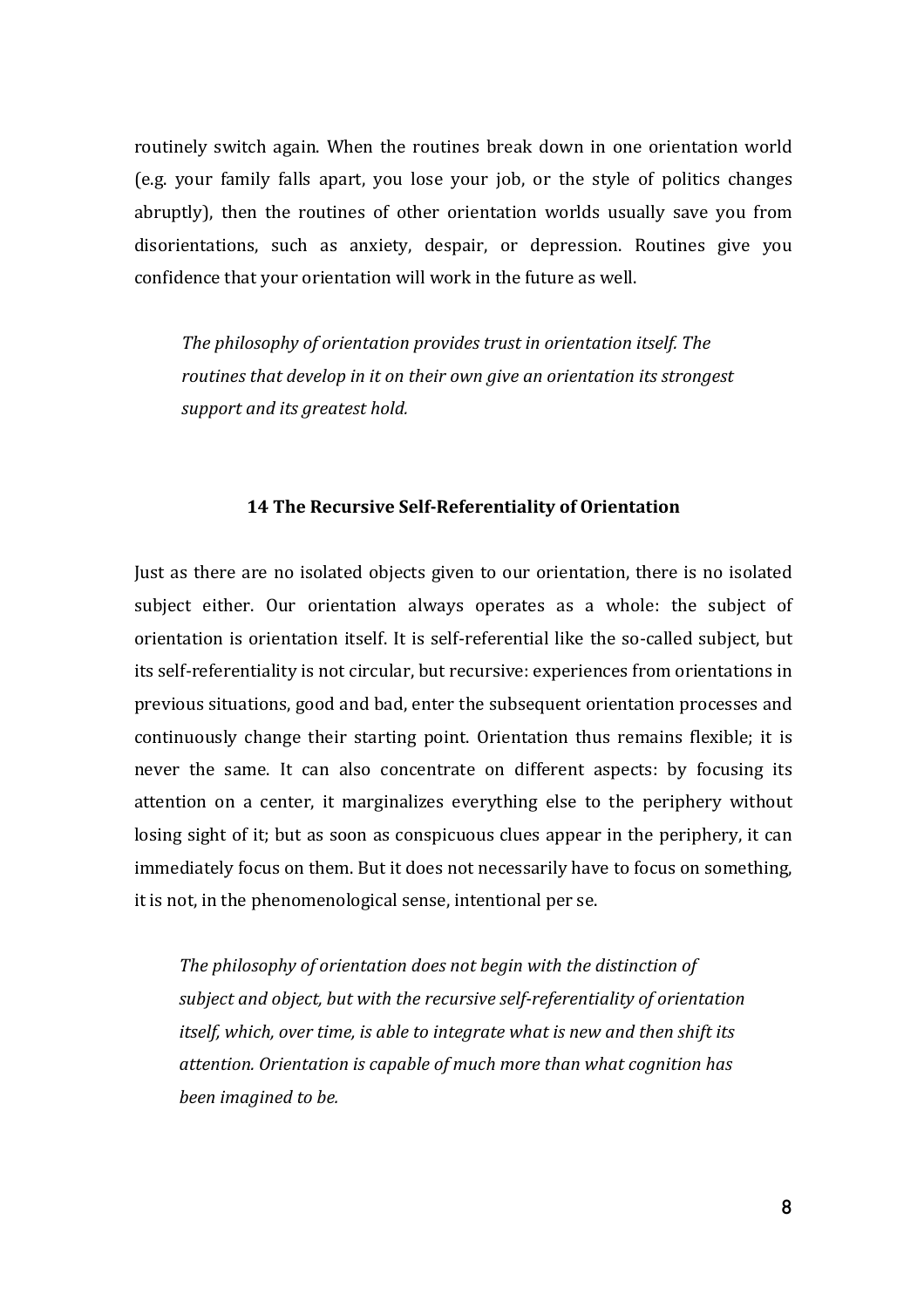#### **15 The Observable in Thinking**

Traditionally, philosophy has primarily relied on thinking: it has conceived the subject as a thinking subject. But we do not know what thinking is; it is not observable as such. However, there are observable clues and leads for what is called thinking, for example the way we look, talk, and write. Thinking particularly manifests itself in the fact that human orientation is able to detach itself by means of signs and terms from its immediate situations, that it projects possibilities for future orientations and actions beyond these situations, that it evaluates and selects them according to its own criteria, without instantly putting them into effect, and that it thereby skips multiple concrete orientation experiments. As a result it altogether becomes much more complex and effective. Logical thinking is only one part of this. There are rambling, fantasizing, and creative kinds of thinking as well. Human orientation can also handle paradoxes, against which logical thinking resists: it uses them as means to create equal alternatives in thinking in order to start anew from both alternatives.

The philosophy of orientation offers a more realistic and more *comprehensive picture of thinking than the traditional one – as an enhancement of orientation.*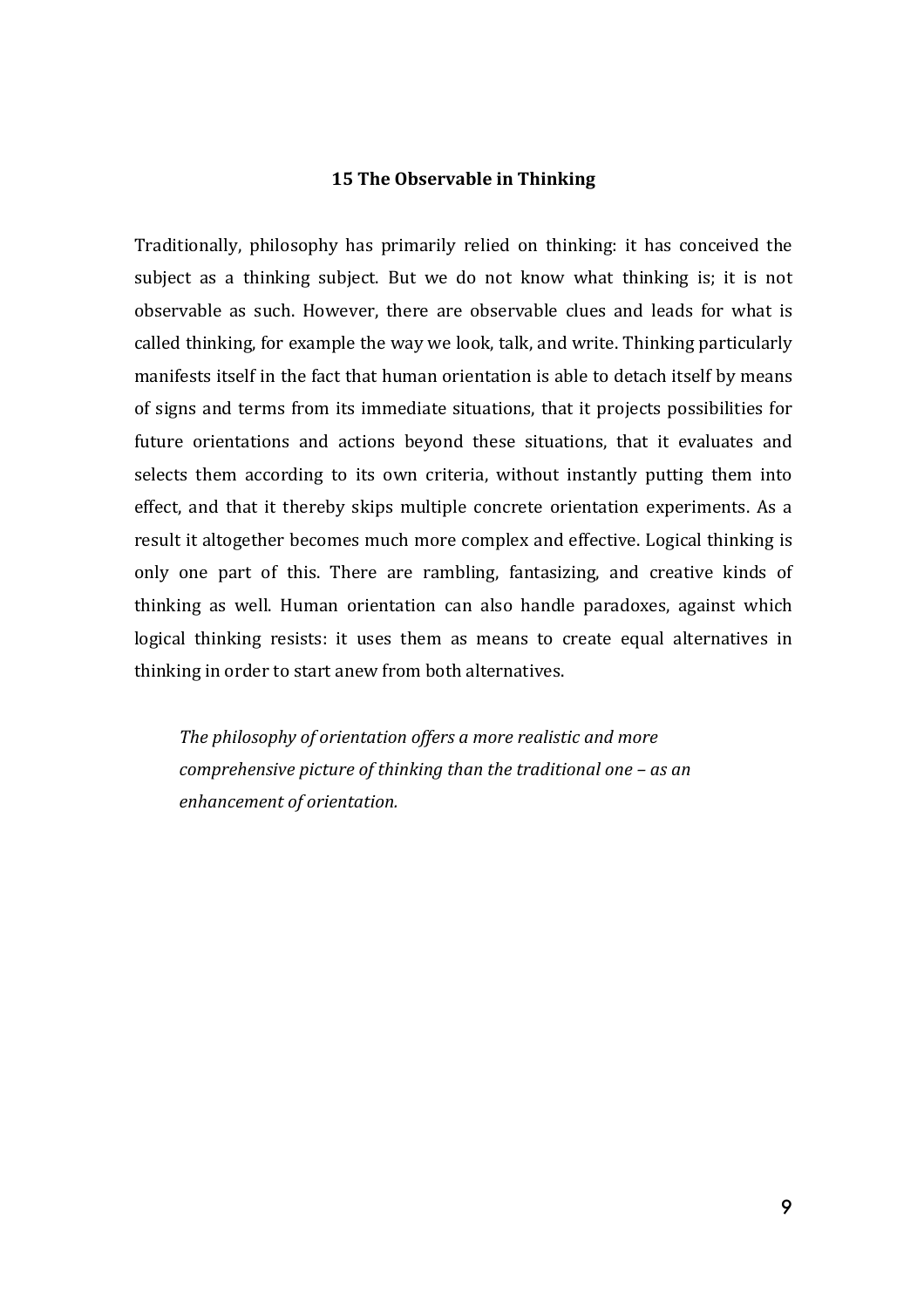#### **III Consequences for Mutual Orientation**

# **16 The Orientation about and to Other Orientations under the Condition of Double Contingency**

Other people may think differently, but we are unable to observe what they think or want. We can only interpret the clues, leads, and signs we perceive from others when communicating with them. This means: all we can do is orient ourselves about and to each other. However, others are the most relevant in situations of orientation; they can become both threatening and helpful. There is no common and equal reason we can rely on; instead, we have to find out in each new situation whether we can follow others or should better keep distance from them or with whom we can cooperate for a shorter or longer time and with whom not. Arguments, too, are not plausible for all in the same way, but convince some more, others less; they are not based on final reasons that apply equally to everyone, but on plausibilities that depend on standpoints. Thus, orientation to other orientations has to cope with double contingency, as systems theory calls it: one's interlocutor can always behave differently than one expects. Double contingency is the basic problem that mutual orientation continually has to solve. It solves the problem primarily through routines again, some of which can be pinned down as rules. Languages in which we communicate are likewise orientation routines or standards of plausibility; they routinely suggest certain forms of expression, but in turn allow for an unsurveyably great number of possible expressions. Thus, situations of communication are once again situations of orientation.

The philosophy of orientation understands human interaction and *communication as an orientation about and to other orientations under the condition of double contingency.*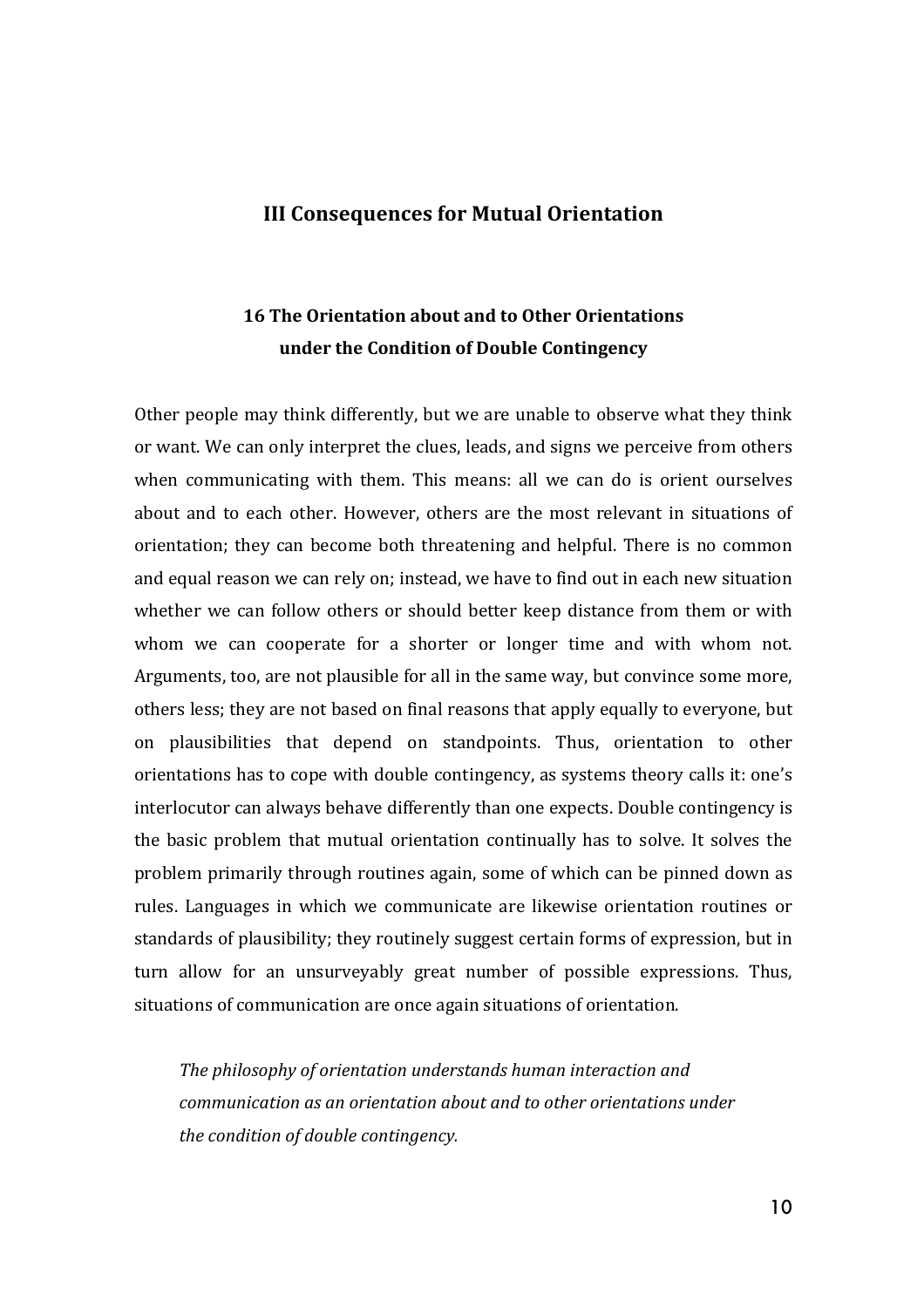#### **17 Identity as an Identification with Identifications**

The identity of a person is not just given, either. The function of attributing an identity is an initial simplification of the double contingency of mutual orientation. We want to rely on identities. But identities are complex and dynamic as well. One "has" no identity, not even in one's sexual orientation; but one identifies oneself with identifications, and one can do this in different communications in different ways. Thus, identities change as well. They are fluctuances, too.

*The philosophy of orientation is not based on identities, but considers them a problem.* 

#### **18 The Function of the Social Communication Systems for Orientation**

To further cope with the double contingency of mutual orientation, orientation systems with specific functions have developed in the communication of modern societies, such as economics, mass media, politics, the law, science, education, art, or religion. Sociological systems theory understands them as autonomous and autopoietic. But at the same time, they professionalize our everyday orientation in different ways: the economic system professionalizes its economic abbreviation of everything inexpedient; mass media the desire for new information; politics the planned handling of uncertain possibilities for action; the legal system professionalizes making decisions under uncertainty (judges only have clues, leads, and footholds, too, even in laws) and complying with obligations to which people committed; the system of science professionalizes the exploration of facts and their clear and conclusive presentation; the art system the creative expansion of the leeways of orientation; the system of religion the orientation to the incomprehensible, and the education system the orientations of others.

The philosophy of orientation allows us to understand the functional systems of societal communication in their functions for orientation.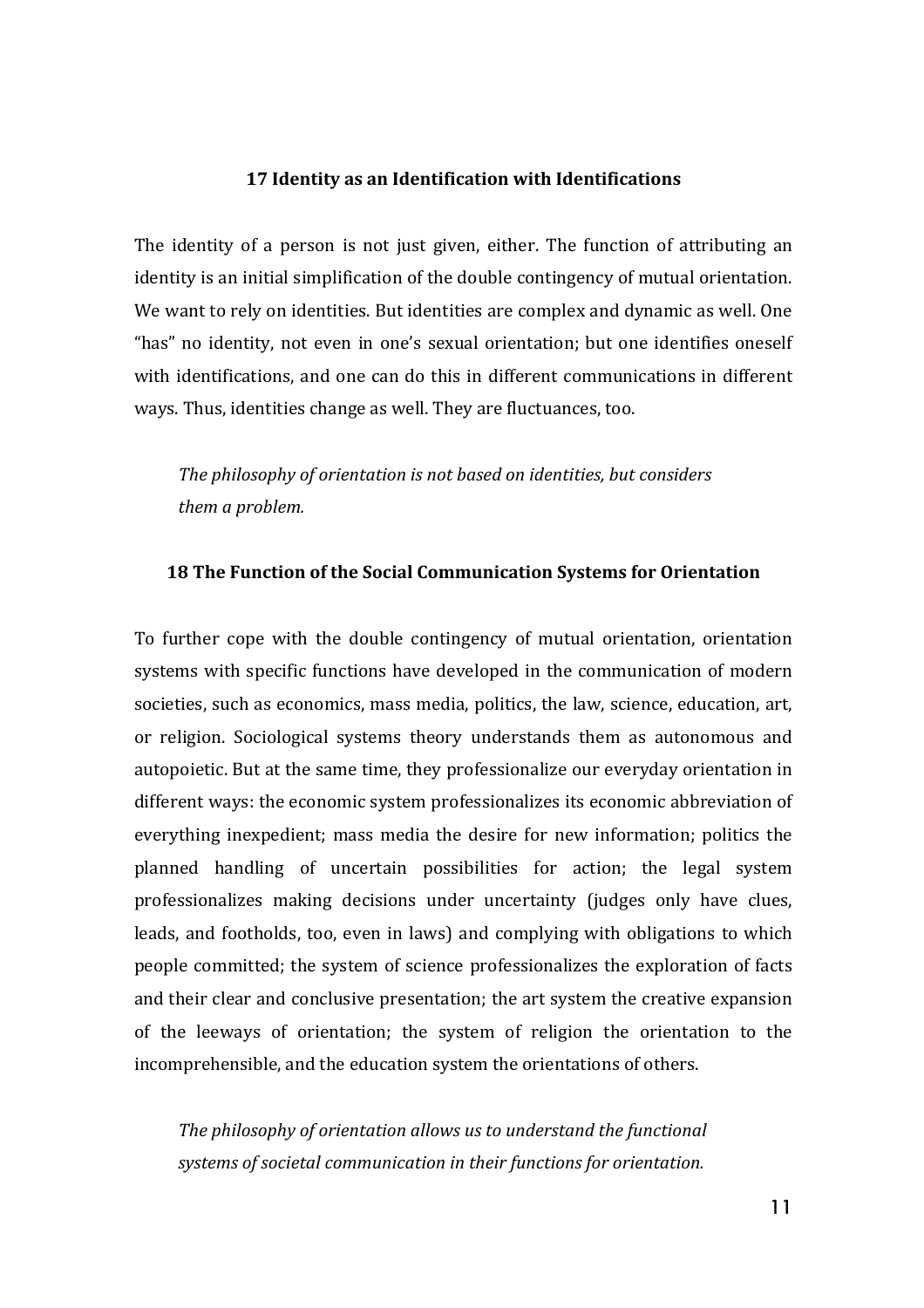#### **19 Moral Orientation as a Closing of the Leeways of Orientation**

Morals and morality are matters of orientation, too. They put the human orientation in a new disposition: the leeways of orientation immediately shut down when one feels compelled to help others in an emergency situation that they are unable to overcome on their own. Then, you *must* help them without reservation; you are the next available and most responsible for them. That means: the necessity of morals is the necessity of trusting in the reliability of others in situations of emergency. The double contingency of mutual orientation is thereby reduced in the strongest way; this is why morality is so relevant. For the moral compulsion caused by the emergencies of others, there are distinct clues and signs, from concern to indignation; however, as clues and signs they can also be passed over. In moral action, too, routines and different orientation worlds develop. Here, rules are established for a variety of reasons. They may be justified as norms that everyone is expected or forced to follow; and this generates societal, moral pressure. This pressure demands a constant submission to values. Values are considered good. However, one can choose between them as between footholds; this likewise makes possible a change of values and a dynamism of morals. Over time, other necessities of life assert themselves against moral compulsion; the leeways of orientation open up again.

The philosophy of orientation anchors morals in the compulsion to help others in need. In this coercion, the leeways of orientation shut down *without reservation, but again only for a certain time.* 

## **20 Ethical Orientation as One's Opening for a Morality in Coping with Different Morals**

If the leeways of mutual orientation also open up to values of different morals, then the structure of orientation attains its distinct ethical rank. Since our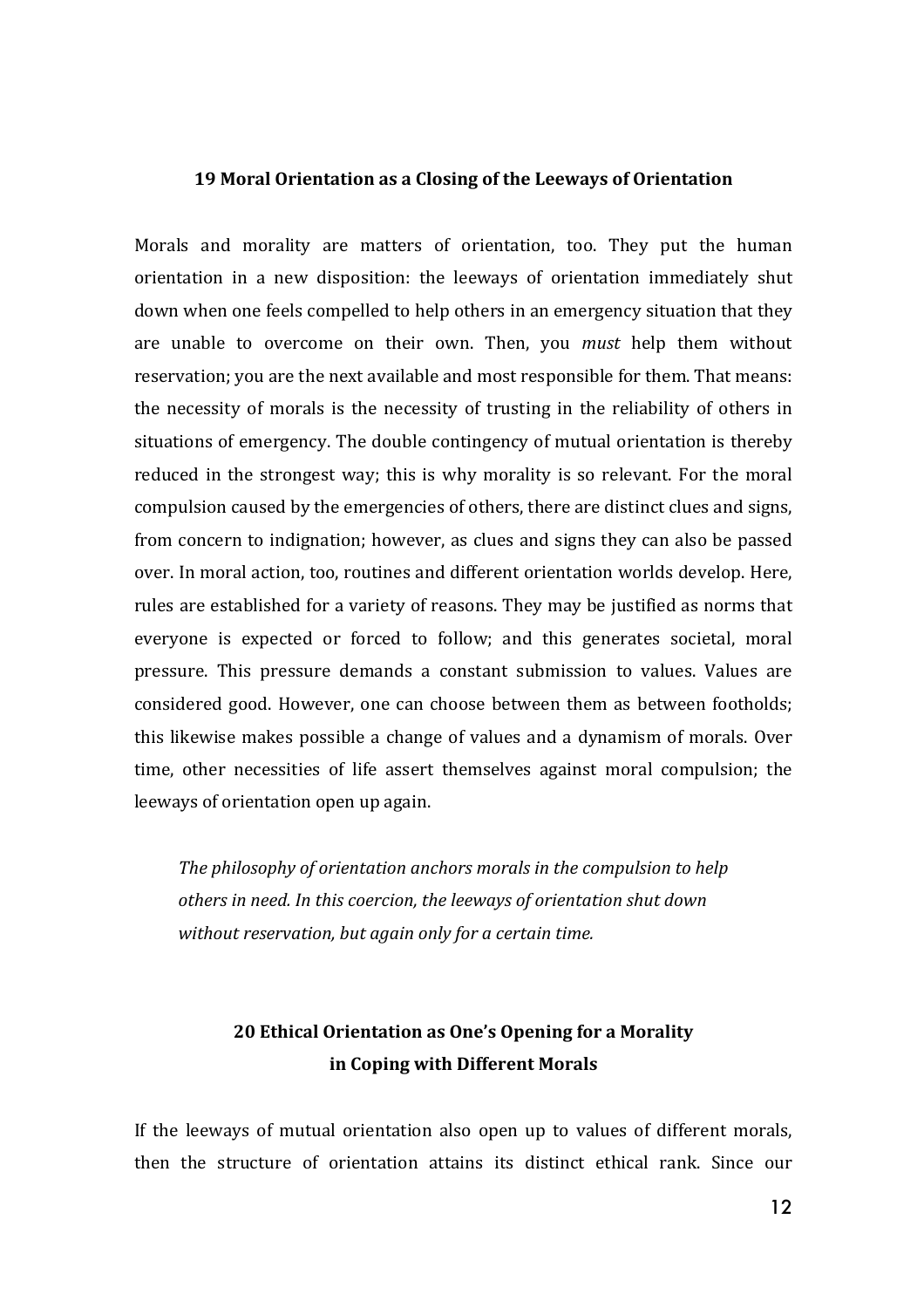orientation does not presuppose an equality of orientations, reciprocity is likewise not to be expected. Instead, if one is impartial enough in one's situation, one questions the values of one's own morals through the values of others. Thus a reflected morality develops in coping with different morals, for which one's own morality is no longer the standard for everyone else. In this way open-mindedness, tactfulness, friendliness and benevolence, but also nobility, goodness, and love become possible, as it has been taught by great founders of religion and moral philosophers and demonstrated by exceptional people. The ethical orientation, as we call it, is becoming increasingly necessary in the growing mixture of peoples and cultures. It can no longer be understood in terms of values, norms, and principles that are equally valid for everyone. Instead, it sets distinct signs for others to follow them under their own conditions.

The philosophy of orientation opens up the morals of values and norms equally asserted for all to an ethics of a self-critical morality in coping *with different morals.*

### **IV Consequences for Metaphysics and Politics**

#### **21 Metaphysics as a Disregard of the Conditions of Orientation in Orientation**

Metaphysics responds to the need for a firm hold in firm beings, in both cognition and action: with its concept of an atemporal being to the orientation problem of temporality; with its concept of the world to the orientation problem of the unsurveyability of situations; with its concept of the soul to the problem of the uncontrollability of orientations; and with its concept of God to the orientation problem as such: uncertainty. Metaphysics transcends the conditions of orientation: it is an orientation that disregards the conditions of orientation.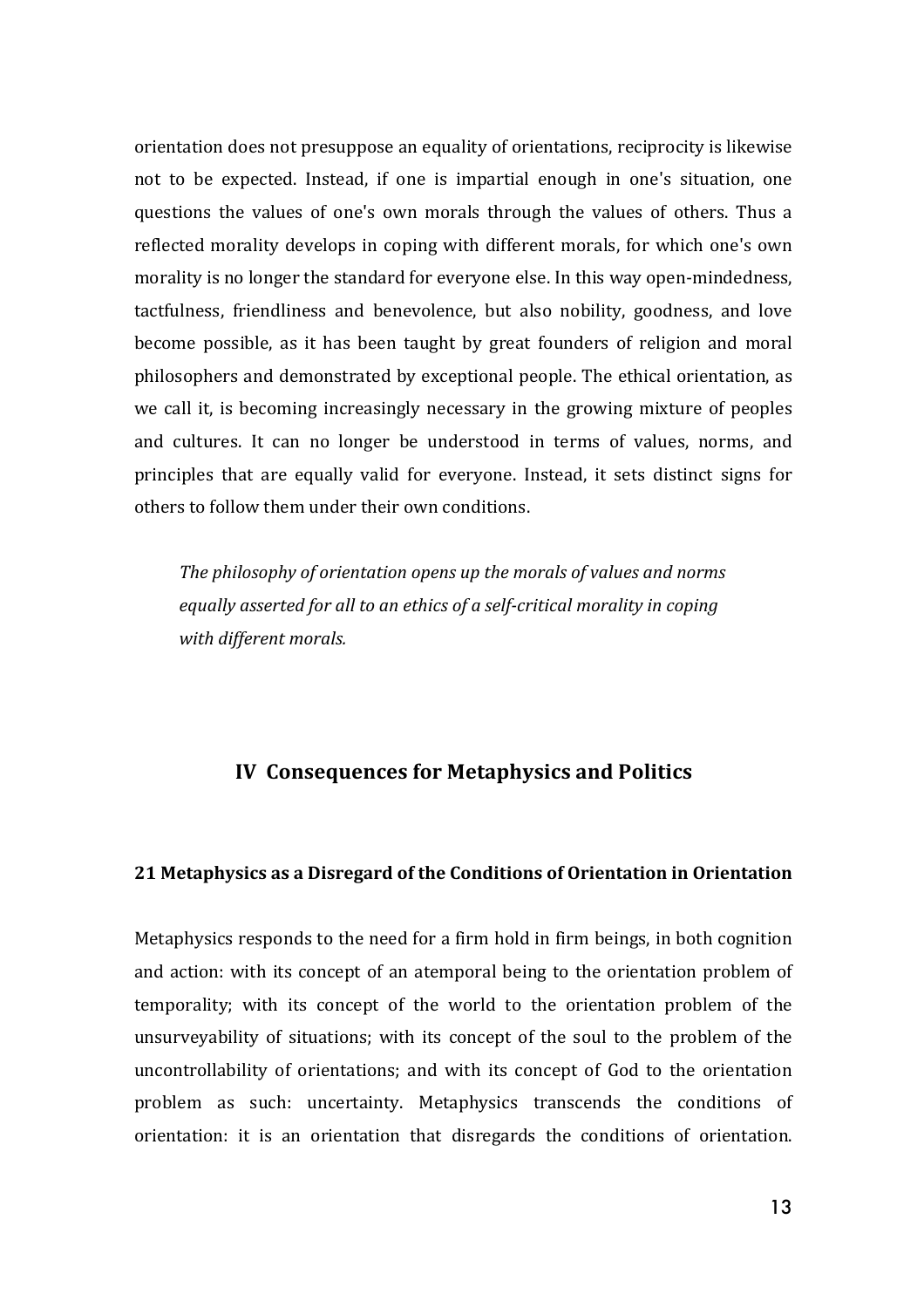However, it lingers still in many current concepts such as thing, consciousness, reason, truth, or will. Skepticism in the English-speaking world, in empiricism, utilitarianism, and pragmatism, helps us remain critical of these concepts.

The philosophy of orientation leaves behind metaphysics. Nevertheless, it *keeps a place for it – as far as we continue to use it as a kind of abbreviation.*

#### **22 Reasonableness as a Virtue of Orientation**

Speculative metaphysics had been founded on the attribution of a common and equal reason to all people. Against that reason, common sense was asserted not only in the English-speaking world: from the ongoing quarrel between speculative reason and common sense, the Jewish Enlightenment philosopher Moses Mendelssohn developed the initial idea of philosophical orientation. According to him, common sense orients speculative reason, which in turn corrects, based on its criteria, the common sense. As a result, reason becomes a kind of manifold and dynamic reasonableness. As such, it combines virtues of orientation, like overview, circumspection, foresight, understanding, caution, consideration, forbearance, and confidence, which can be differently developed in each individual orientation.

The philosophy of orientation evaluates the concept of reason as a dynamic reasonableness, *i.e.* as a unity of manifold virtues of orientation.

#### **23 Politics Based on Orientation Virtues in Times of Growing Globalization**

Globalization as the establishment of a world society creates new orientation problems. On the one hand, standardized means for orientation and communication, such as immediately understandable icons, English as the world language, GPS systems, the internet, and social media, simplify and accelerate our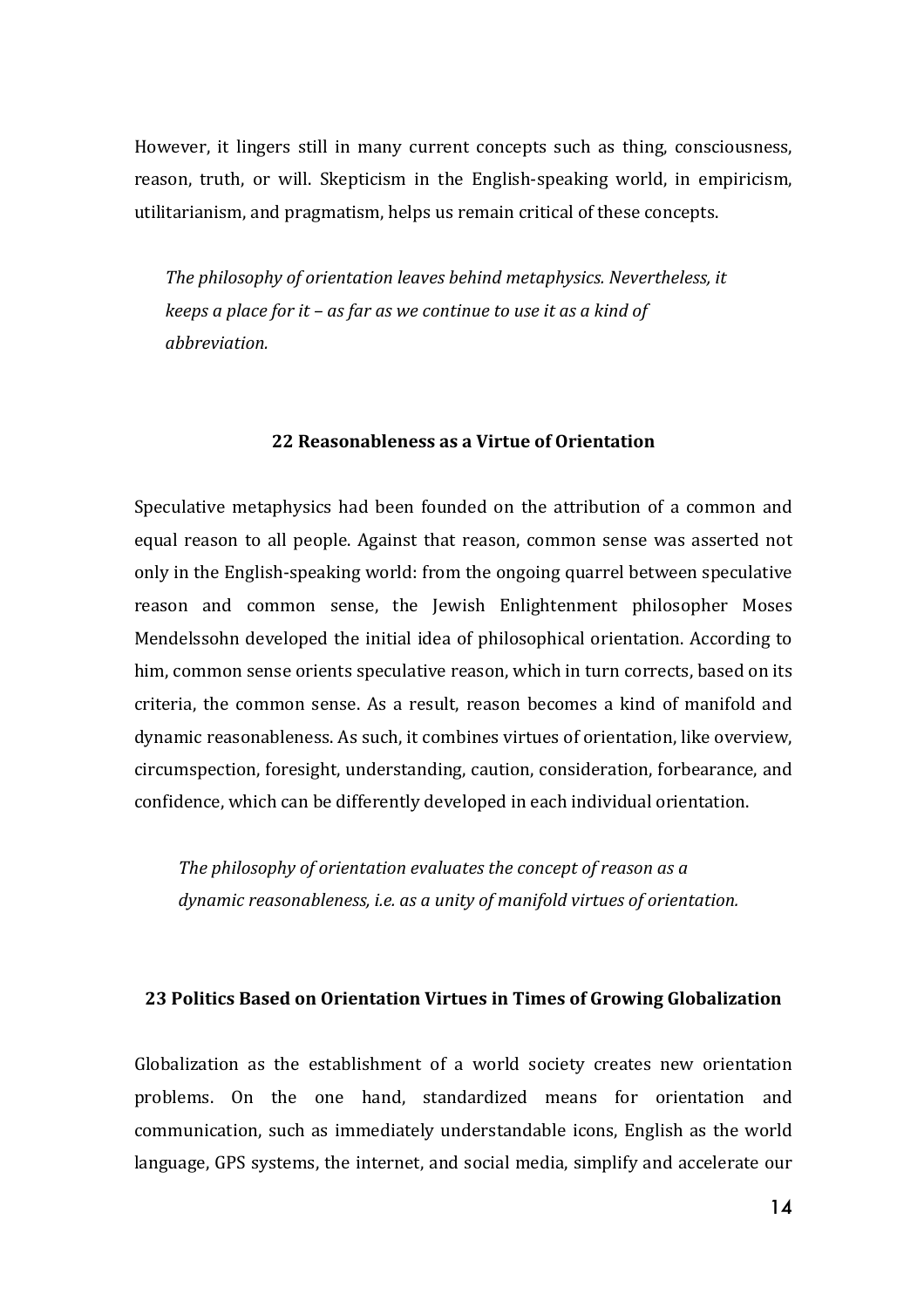orientation. On the other hand, these means increase the complexity of communication due to the unsurveyably great number of possible contacts and of easily exchangeable virtual identities. When you are online, you can easily orient yourself without having any intentions for action; but you can also quickly get lost on the internet. At the same time, moral responsibility now extends to emergency situations throughout the world that we learn about immediately; but there is no common world government that can effectively assume this responsibility. This requires a kind of politics that is, in a globalized mutual orientation, based on ethical virtues of orientation that allow it to master more easily unpredictable global situations of orientation. Such politics relies less on power in the traditional sense but on influence through superior orientation, judgment, and decisionmaking skills.

*The philosophy of orientation suggests, in times of growing globalization, a politics based on orientation virtues.*

#### **V Initiation and Continuation of the Philosophy of Orientation**

#### **24 The Initiation of the Philosophy of Orientation in the Modern Era**

The philosophy of orientation was gradually initiated in the course of the modern era. Distinct forerunners were Michel de Montaigne, René Descartes, Baruch de Spinoza, and Blaise Pascal. From Moses Mendelssohn, Immanuel Kant adopted the term of orientation; he was the first to philosophically elaborate it. Since then, the term rapidly spread beyond its philosophical contexts. However, it has so far not been a subject of its own in a foundational philosophical investigation. But the most innovative philosophers since the end of the  $19<sup>th</sup>$  century have contributed to it: Friedrich Nietzsche, Charles Sanders Peirce, the American pragmatists, Alfred